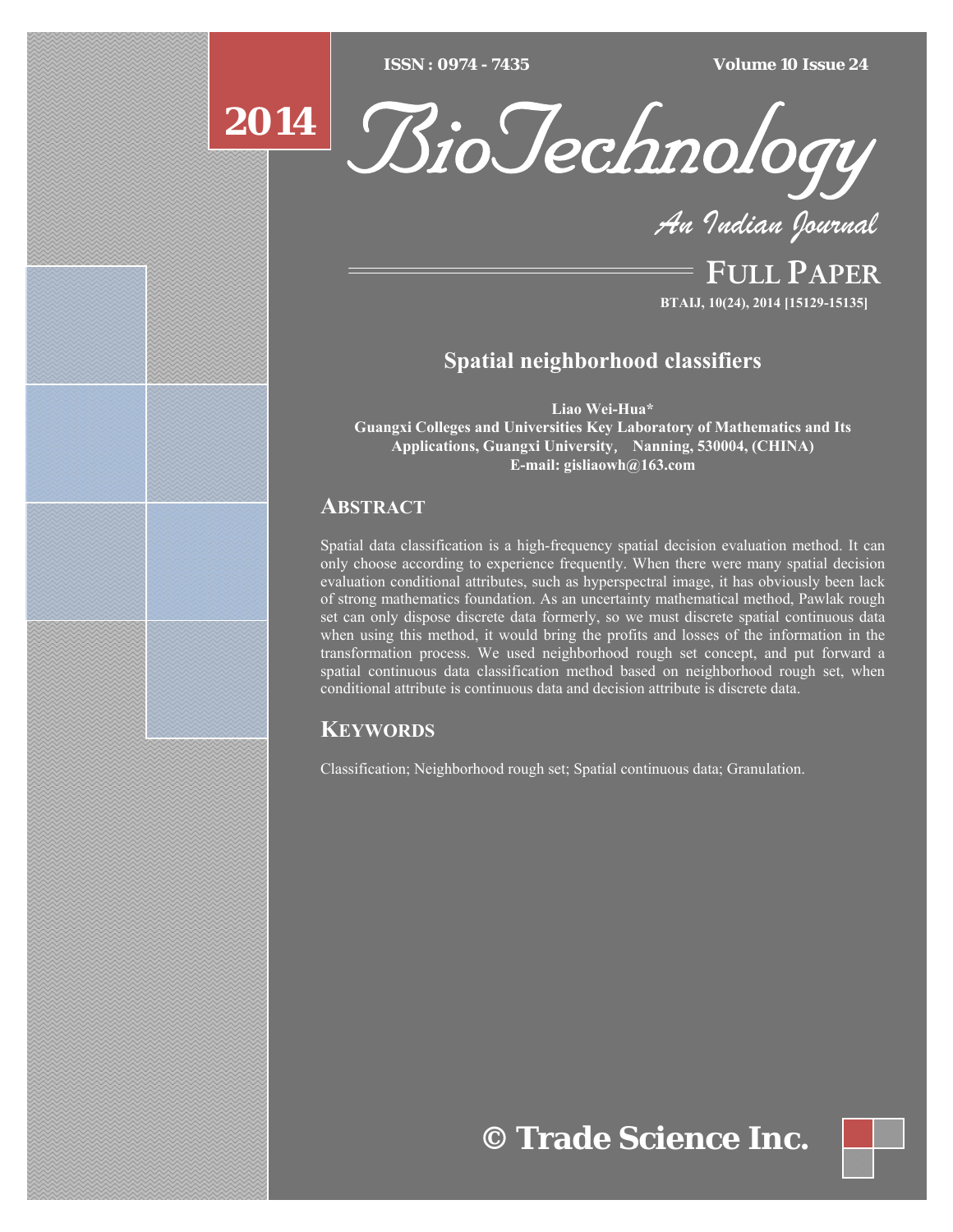### **INTRODUCTION**

 Spatial data are rich in content, and contains a lot of information. Spatial data classification is a kind of important data analysis form, and can be used to extract description of important data classification model [1]. The purpose of spatial data classification is to learn to a classification function or classification model (Also called classifier). This model can divide the space data in a database mapping to a given category of a certain category  $[2]$ . The structure of the classifier method has statistical method, machine learning method, neural network method, etc. Specific classification method has Bayesian method and the nonparametric method, decision tree method and rule induction, BP algorithm, etc  $^{[3]}$ . Since the 1982, Pawlak put forward the rough set theory, it received more and more attention in the research of data integrity and accurate knowledge representation, learning and induction,  $etc^{[4]}$ . Rough set theory can also be used in classification, found imprecise data or noise data for inner structure contact. Before, for rough set research mainly focus on the classical rough set, and data attribute value must be discrete. Therefore, whether the general relational database or spatial database, continuous value must be discreted before classification <sup>[5]</sup>. And spatial analysis data, such as remote sensing data are mostly some with continuous value of the attribute.

 Some classification algorithms based on neighborhood were proposed, where a new sample is associated with a neighborhood, rather than some nearest neighbors. Owen developed a classifier which uses information from all data points in a neighborhood to classify the point at the center of the neighborhood [6]. The neighborhood-based classifier is shown to outperform linear discriminant analysis on some LANDSAT data. Salzberg proposed a family of learning algorithms based on nested generalized exemplars (NGE), where an exemplar is a single training example, and generalized exemplars is an axis-parallel hyperrectangle that may cover several training examples. Once the generalized exemplars are learned, a test example can be classified by computing the Euclidean distance between the example and each of the generalized exemplars [7].

 In fact, neighborhoods and neighborhood relations are a class of important concepts in topology. Lin pointed out that neighborhood spaces are more general topological spaces than equivalence spaces and introduced neighborhood relation into rough set methodology, which has shown to be a powerful tool to attribute reduction, feature selection, rule extraction and reasoning with uncertainty [8]. Many researchers discussed the properties of neighborhood approximation spaces. However, few applications of the model were reported in these years [9,10,11]. Since Lin pointed out neighborhood model in 1988 [8], the model through the granulating theory field of the space point neighborhood to the formation of neighborhood structure. And it approach and describe some of the concepts of data space through neighborhood being taken as a basic information particle. The proposed technique combines the advantages of feature subset selection and neighborhood-based classification. It is conceptually simple and is straightforward to implement. Some experimental analysis is conducted on a spatial regional data set. Three kinds of norms, 1-norm, 2-norm and infinite-norm, are tried. The results show that the proposed classification system is outperformed.

 Neighborhood rough set theory, as a kind of numerical information granularity computation model, neighborhood system in relational database and spatial database research and have been ignored. This paper will use the neighborhood topological space of spherical neighborhood structure to build the spatial data neighborhood system classification method. This method is intuitive easy to understand to be able to deal with continuous value of the spatial data, without the space data discretization of data pretreatment. Therefore and based on the classical rough set of spatial data classification method, omitting the discretization process, and reducing the loss of spatial data information [12]. Compared with K-step neighbourhood model, it can not establish sample space neighborhood diagram  $^{[9]}$ .

## **CLASSIFICATION AND NUMERICAL SPACE NEIGHBORHOOD GRANULATING**

Given a database  $D = \{t_1, t_2, \ldots, t_n\}$  and a set of classes  $C = \{C_1, C_2, \ldots, C_m\}$ , classification problem is to determine a mapping  $f: D \to C$ , and each tuple *i* is assigned to a class. A class  $C_i$  contains mapping to the all the tuple, that is<sup>[13]</sup>  $C_i = \{t_i | f(t_i) = C_j, 1 \le i \le n, \mathbb{E}t_i \in D\}$ . The general data classification is divided into two steps, modeling and use. Modeling is the use of training data are guided learning training (also called supervised classification). General learning model is provided by classification rule, decision tree or equality rules type and other forms. These rules can be used for the following data sample classification, and the contents of database can provide better understanding. If you think that model accuracy can be accepted. It can be used to unknown data classification.

 Generally for spatial data classification analysis, we should be the first to measure the test sample's distance between the different attribute. Given dij is distance for two attributes Xi and Xj. The frequently used distance formulas are Minkowski distance, Mahalanobis distance, Canberra distance [14]. We used Mahalanobis distance to define distance of two examples: 1

$$
d_{ij}(q) = \left(\sum_{a=1}^p \left|x_{ia} - x_{ja}\right|^q\right)^{1/q} \tag{1}
$$

When  $q=1$  that is Absolute distance:  $=\sum_{a=1}^{p} x_{ia}$  –  $d_{ij}(1) = \sum_{a=1}^{\infty} |x_{ia} - x_{ja}|$  $(2)$ 

When  $q=2$  that is Euclidean distance: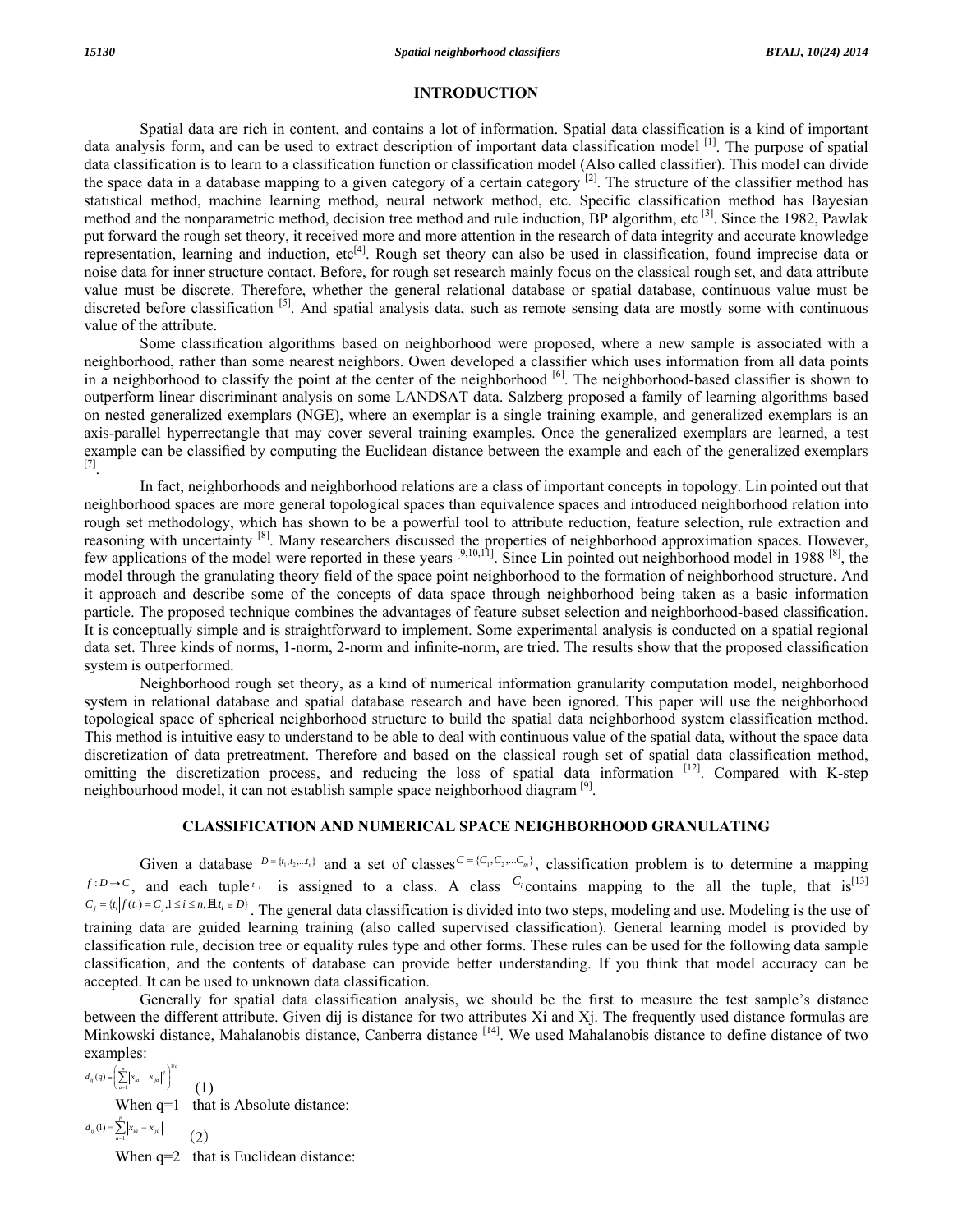$$
d_{ij}(2) = \left(\sum_{a=1}^{p} (x_{ia} - x_{ja})^2\right)^{1/2}
$$
\n(3)  
\nWhen  $q = \infty$  that is Chebyshev distance:

 $d_{ij}(\infty) = \max_{1 \leq a \leq p} |x_{ia} - x_{ja}|$ (4)

 Then, we can obviously see diamond is absolute distance, roundness is Euclidean distance, square is Chebyshev distance.

 Example 1: Now we consider it has a GIS map level that composed of nine basic units in fig.1, B and C stand for different attribute. Then it should use absolute distance for measure distance x1 and x2 in attribute B, that we can compute  $d(x1,x2)=0.2$ . It should use Euclidean distance for measure distance x1 and x2 in attribute B,C, that we can compute  $d(x_1,x_2)=0.45$ . We should dispose source data pretreatment in practice, owing to space constraints, the details will not be dealt with here.



**FIGURE** 1. Grid data attribute value map

 Approximation and granulating is basic problems for granular computing and the rough set theory. The classical rough set model is a space discrete value based on clear equivalence relation model. Universe space granulating is the equivalence relation partition for universe. But for spatial data application in real space, attribute value is continuous, such as DEM elevation value etc. Therefore, aiming at this kind of spatial data real space, the equivalence relation will be a fitting individual numerical attributes. Sequence structure and neighborhood structure is real number space important structure, this paper will be built on the basis of neighborhood structures.

Definition 1 Given a N dimension real number space  $\Omega$ , we call d is a measurement of RN, it usually satisfy follows properties:

- 1) non-negativity:  $d(x1,x2) \ge 0$ ,  $d(x1,x2)=0$ , if and only if  $x1=x2$ ,  $\forall x1, x2 \in R^N$ ;
- 2) symmetry:  $d(x1,x2)=d(x2,x1)$ ,  $\forall x1, x2 \in R^x$ ;
- 3) triangle inequality:  $d(x1,x3) \le d(x1,x2) + d(x2,x3)$ ,  $\forall x1, x2, x3 \in R^N$ .
- Then we called  $(\Omega, d)$  is real number space. And Euclidean distance is a common measurement tool for real number space.

Definition 2 Given a non-null limited set  $U\{x1, x2, x3, \ldots, xn\}$  in real number space, for every object xi in U, then the  $\delta$ -neighborhood definition is as follows  $[11]$ :

$$
\delta(x_i) = \{x \mid x \in U, d(x, x_i) \le \delta\} \quad (5)
$$

Where  $\delta > 0$ ,  $\delta(x_i)$  is  $\delta$  neighborhood information granulation from xi, it for short called as xi neighborhood granulation.

From the measurement properties, we can get three properties about neighborhood information granulation:

- 1)  $\delta(x_i) \neq \infty$ , because of  $x_i \in \delta(x_i)$ ;
- 2)  $x_j \in \delta(x_i) \Rightarrow x_i \in \delta(x_j)$ ;
- $\bigcup \delta(x_i) = U$

So Given a measurement space  $(\Omega, d)$  and a non-null limited set U{x1, x2, x3, ……xn}, if  $\delta 1 \leq \delta 2$ , then we can get these properties:

1)  $\forall x_i \in U : \delta l(x_i) \subseteq \delta 2(x_i)$ 

2)  $N_1 \subseteq N_2$ .

 All universe object neighborhood constitute object universe granulation. And the basic concept system of universe space is constituted of neighborhood particle family. We can use these basic concepts to approximate any concept for spatial universe data.

Example 2: Nine polygons are seen in fig.1,  $U = \{x1, x2, x3, \ldots \}$ , and B and C are respectively stand for two attribute level value (such as slope, aspect etc), when we choose value in one dimension attribute, we can use absolute distance. We use  $f(x, b)$  to express the value in attribute B for example x, then we can get  $f(x1,b)=1.6 f(x2,b)=1.8...f(x9,b)=2.1.$  if we assigned the neighborhood threshold is 0.2, because of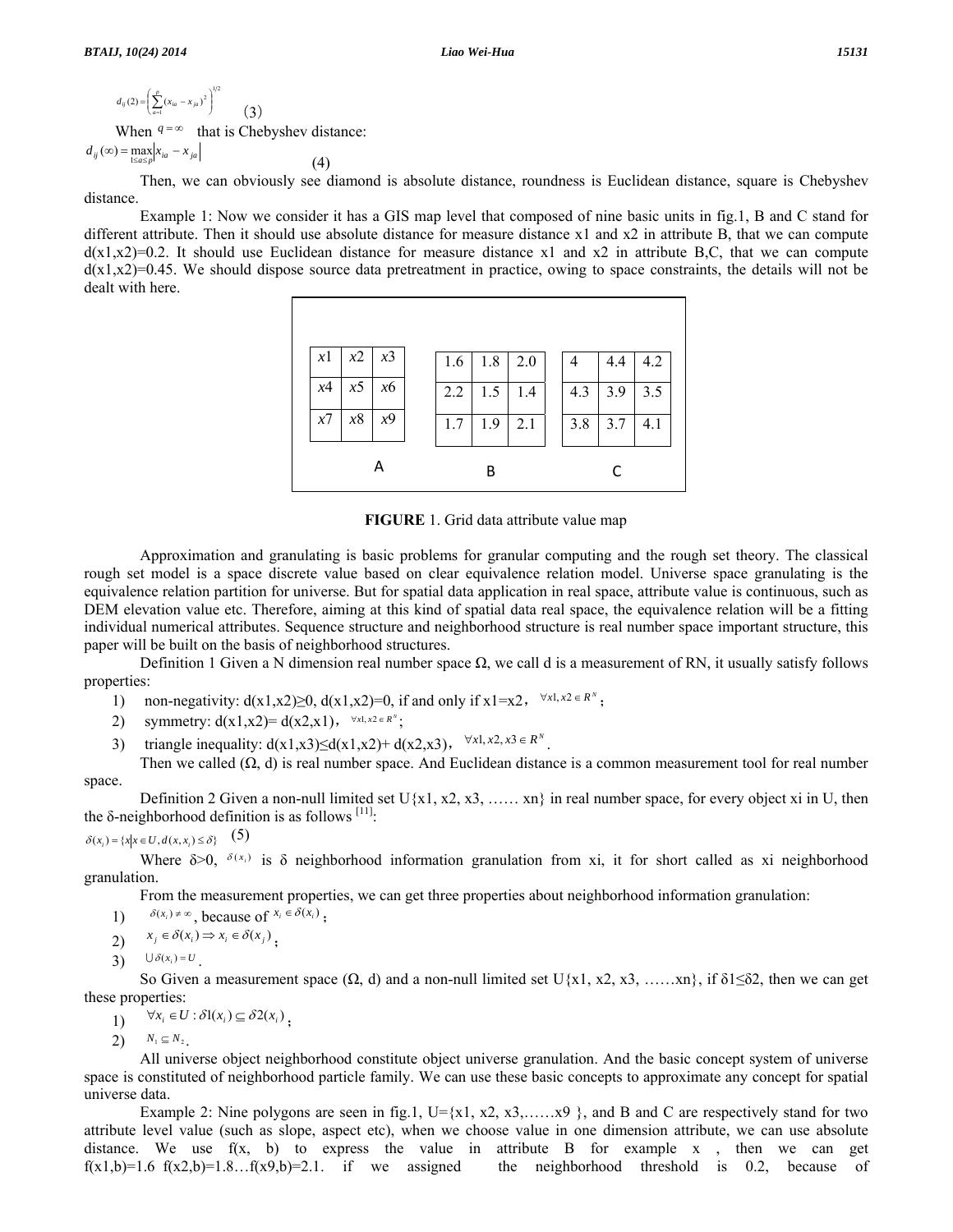$|f(x1,b)-f(x2,b)|=0.2\le 0.2$ , then  $x_2 \in \delta(x_1), x_1 \in \delta(x_2)$ . In this case, we can get  $\delta(x_1) = \{x_1, x_2, x_3, x_6, x_7\}$ ,  $\delta(x_2) = \{x_1, x_2, x_7, x_8\}$ , ...,  $\delta(x_9) = \{x_3, x_4, x_8, x_9\}$ . When we get value in two dimension attribute, we should use Euclidean distance, we used  $f(x, b)$  to express the value for attribute B, C for example x, if the neighborhood threshold is 0.3. Then we can compute each polygon's neighborhood in two dimension space,  $\delta(x_1) = \{x1, x5, x7\}$   $\delta(x2) = \{x2, x3\}$   $\delta(x3) = \{x2, x3, x4, x9\}$   $\delta(x4) = \{x3, x4, x9\}$   $\delta(x5) = \{x1, x5, \}$   $\delta(x6) = \{x6\}$  $\delta(x7) = \{x1, x5, x7, x8\}$   $\delta(x9) = \{x3, x4, x9\}$ . If it has many attributes, we can compute the distance for examples, and computed the

neighborhood for examples. Definition 3 Given a set of objects  $U{x1, x2, x3, \ldots, xn}$  and a neighborhood relation R, called D={U,R} is a

neighborhood approximation space  $[15]$ .

 Definition 4 Given D= {U, R} and X⊆U. For any X⊆U, two subsets of objects, it is called lower and upper approximations of X in  $D = \{U, R\}$ , that are defined as follows:

 $\overline{\overline{apr}}X = \{x_i \in U \mid \delta(x_i) \cap X, x_i \in U\}$  $\int aprX = \{x_i \in U | \delta(x_i) \subseteq X, x_i \in U\}$  (6)

Obviously,  $\frac{aprX}{r} \subseteq X \subseteq \overline{aprX}$ . The positive region of X (pos (X)), negative region of X (neg (X)) and boundary region of X in the approximation space are defined as follows:

$$
\begin{cases}\n\text{pos}(X) = \underbrace{\text{apr}}_{\text{neg}(X)} (7) \\
\text{neg}(X) = \overline{\text{apr}}_{X} \\
\text{bn}(X) = \overline{\text{apr}}_{X} - \underbrace{\text{apr}}_{X} \\
\end{cases}
$$

 A sample in the decision system belongs to either the positive region or the boundary region of decision. Therefore, the neighborhood model divides the samples into two subsets: positive region and boundary region. Positive region is the set of samples which can be classified into one of the decision classes without uncertainty, while boundary region is the set of samples which can not be determinately classified. Intuitively, the samples in boundary region are easy to be misclassified. In data acquirement and preprocessing, one usually tries to find a feature space in which the classification task has the least boundary region. It is as summarized in Zhang.

Example 3: We given two sets  $X = \{x1, x2, x3, x5, x7\}$  and  $Y=\{x2, x4, x6\}$  in fig.1, one sets stand for a group continuous value. Then we can get pos(X) ={x1, x2, x5}, pos(Y) ={x6}, accordingly, we can get the negative region and boundary region for two sets.

**FIGURE** 2. Neighborhood rough approximation in continuous numerical value spaces

 Then we can get a map that shown binary classification in a 2-D numerical space in fig.2. The first example is labeled with "Х" identification, the second example is labeled with "+" identification. So we can see x1 is belongs to the lower approximations of the first example, x3 is belongs to the lower approximations of the second example because of its neighborhood are from the second number, x2 is boundary example because of its neighborhood is belongs to the first example and the second example too. The definition is according to our intuitive recognition for classification problem in real world.

### **NEIGHBORHOOD ATTRIBUTE REDUCTION ALGORITHM**

Definition 5 Given a neighborhood decision system  $NDT = \langle U, A, D \rangle$ , discrete decision class D divided universe U into N equivalence class:  $X_1, X_2, \ldots, X_N, \forall B \subseteq A$ , then the lower and upper approximations of the decision D with respect to attribute B are defined as:

$$
\frac{N_B D}{N_B} = \prod_{i=1}^{N} X_i, \overline{N_B} D = \prod_{i=1}^{N} \overline{N_B} X_i
$$
 (8)

 $N_B X = \{ x_i | \delta_B(x_i) \cap X \neq \Phi, X_i \in U \}$  $N_{B}X = \{x_{i} | \delta_{B}(x_{i}) \subseteq X, X_{i} \in U\},$  (9)

 $\delta_B(x_i)$  is the neighborhood information granules that generated by measurement d and attribute B,  $B \subseteq A$ . The lower approximation of the decision, also called positive region of decision, denoted by *POS*<sub>*B*</sub>(*D*), is the subset of objects whose

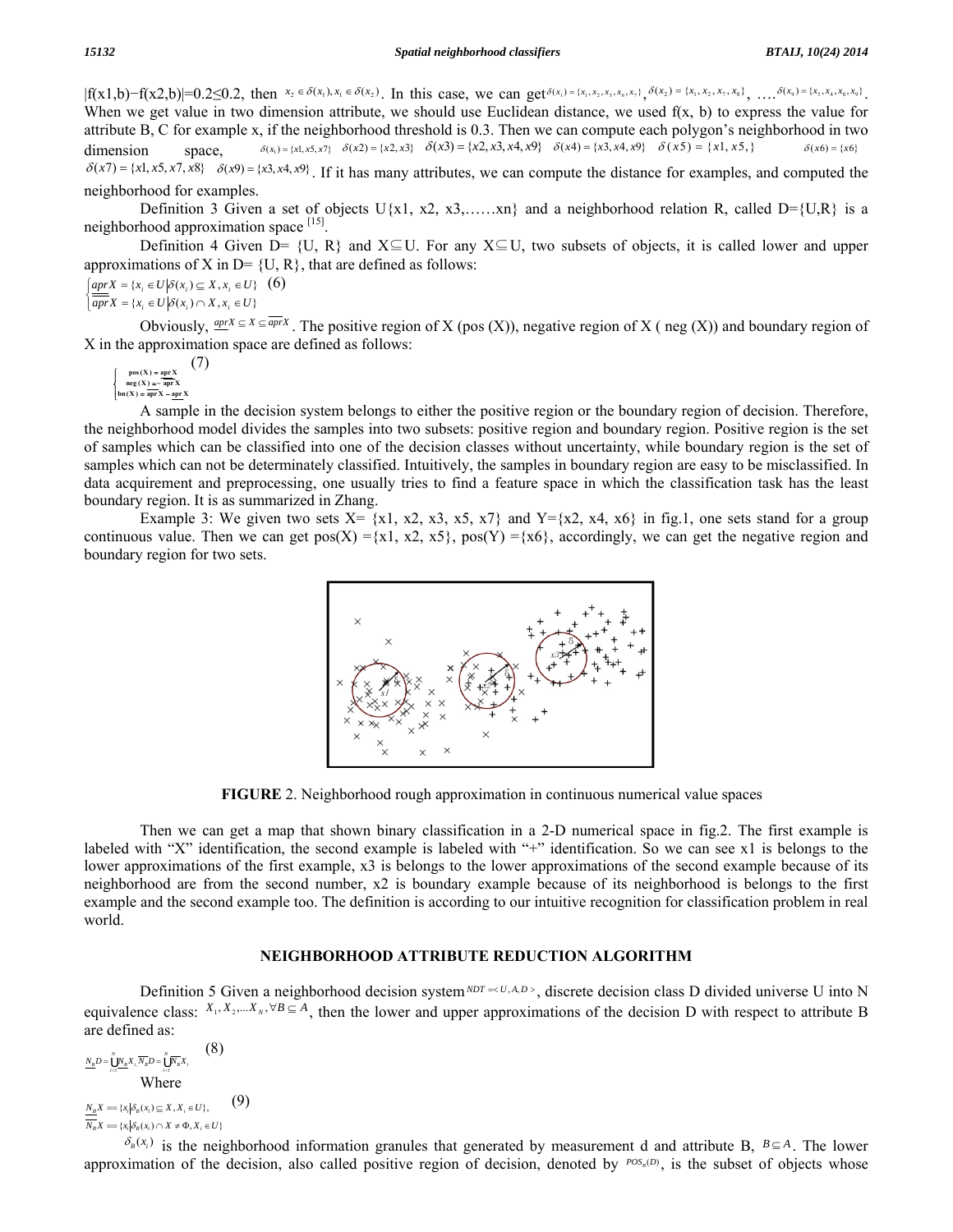neighborhoods consistently belongs to one of the decision classes. The bigger the *POS*<sub>B</sub>(D), the less cross area. We can more detailed describe classification problem through this attribute property. Then the dependency degree of D to B is defined as the ratio of consistent objects:

# $\gamma_p(D) = \frac{Card(N_pD)}{Card(U)}$  (10)

Where  $\gamma_B(D)$  reflects the ability of B to approximate D. obviously,  $0 \le \gamma_B(D) \le 1$ . We say that D completely depends on B if  $\gamma_B(D)=1$ . If the value of  $\gamma_B(D)$  is bigger, we can say the dependency of D to condition B is strong. Such as in remote image classification, land classification type depends on several bands, not on all bands. Given a neighborhood decision system  $NDT=$ , if  $\gamma_{B-a}(D) < \gamma_B(D)$ , then we can say a relative to B, it is indispensable, otherwise  $\gamma_{B-a}(D) < \gamma_B(D)$  we can say a relative to B, it is redundant. In spatial data classification, it has many conditional attributes, such as remote bands. But not all the bands are useful to remote image classification, we can get rid of useless band. In a given spatial neighborhood decision system, the union set of all reduction is the core of this spatial neighborhood decision system, such as remote image classification, all bands combination that can affect classification. We can get different core for different threshold, so we need some algorithm to check these cores for the classification accuracy in different threshold.

 It has hundreds of condition attributes in spatial data classification some times. So if we want to all reductions in spatial decision system, it requires 2N-1 tests. When there are 100 conditional attributes, we should require 1.26+E30 tests, we can imagine the calculation amount. The researchers judge classification band according to the experience in some remote image classification. So how to find attribute core for spatial classification, based on dependency function, construct a spatial data pretreatment forward the greedy algorithm, it would greatly simplify the works. Given a neighborhood decision system  $NDT = < U, A, D>, B \subseteq A, a \in A - B$ , then the importance degree of a relative to B is:

# *SIG*(*a*,*B*,*D*) =  $\gamma_{B \cup a}(D) - \gamma_{B}(D)$  (11)

 So any spatial data attribute is function that it is constructed of the attribute itself, attribute in the attribute subset and spatial decision variable. We can build a spatial data forward greedy attribute reduction algorithm based on spatial data attribute importance degree formula. The conditional attribute is continuous value, and the decision attribute is discrete value in our study. This algorithm is based on empty sets starting point, calculate all other attribute importance degree, choose the biggest attribute importance degree value into the attribute reduction set until all other residual attribute importance degree is 0. That is to say, adding a new attribute, the dependency degree would not change in spatial decision system. The algorithm description is seen in follow:

Input: spatial neighborhood decision system  $NDT = \langle U, A, D \rangle, B \subseteq A, a \in A - B$  and  $\delta / \delta$  is the threshold to control the size of the spatial neighborhood

 Specify the norm to be used Output: spatial data attribute reduction red Step 1: calculate the neighborhood relation of <sup>∀</sup>*a*<sup>∈</sup> *<sup>A</sup>* Step 2:  $\Phi \rightarrow \text{red}$  // red is the pool to contain the selected spatial attributes Step 3: For each *ai* <sup>∈</sup> *<sup>A</sup>* <sup>−</sup> *red* Compute  ${}^{SIG(a_i, red, D) = \gamma_{red}(d) - \gamma_{red}(D)}$  // Here we define  $\gamma_*(D)$  end Step 4: Select the attribute ak which satisfies  ${}^{SIG(a_k, red, D) = \max_i (SIG(a_i, red, B))}$ Step 5: If  $\text{red} \cup a_k \rightarrow \text{red}$  $SIG(a_k, red, D) > 0$ , go to step 3 else return red Step 6: end

### **EXPERIMENTAL ANALYSIS**

 In order to test the proposed spatial classification model, we choose an administrative region to experiment. It has 178 administrative units in our experimental region. In economic decision-making evaluation, there are many economic evaluation indexes, such as GDP, population density etc. there are 13 conditional indexes in this experiment, all these conditional indexes are continuous value. There is one decision index in this experiment, and the decision index value is discrete, the value domain is  $\{1, 2, 3\}$ .

We had a normalization processing for all conditional attribute before calculation each object's neighborhood, the normalization formula is:

y=(x-MinValue)/(MaxValue-MinValue) (12)

X, Y is the value of pre/post-transition, MaxValue、MinValue is the maximum and minimum value, this work can reduce the influence of attribute dimension inconsistency to evaluation result. We respectively set different threshold value  $\delta$ from 0.05 to 0.3 step 0.05, extended an object's neighborhood from small to large. We find when the threshold value  $\delta$  is bigger, the spatial data attribute core tend to all conditional attributes through our experiment. The overlarge threshold value δ has not help to spatial classification attribute reduction, and it can not get rid of unrelated attributes, so when there are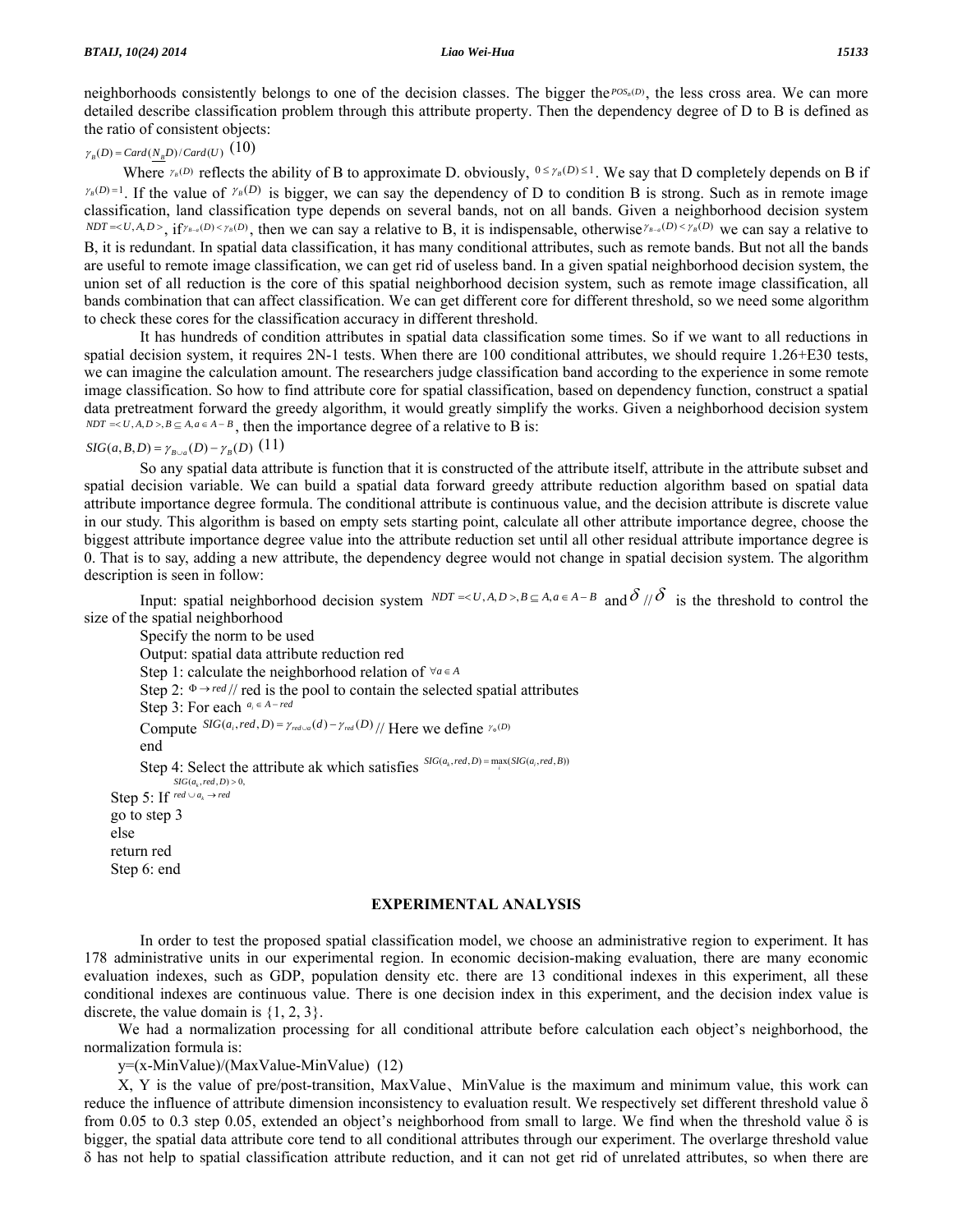hundreds of condition attribute in a spatial decision evaluation, how to find an appropriate threshold value δ and spatial data attribute core is very important.

| threshold<br>value $\delta$ | Spatial data<br>attribute<br>core | threshold<br>value δ | <b>Spatial</b><br>data<br>attribute core |  |
|-----------------------------|-----------------------------------|----------------------|------------------------------------------|--|
| 0.05                        | 10,13,5,1                         | 0.2                  | 13,10,7,1,5,2                            |  |
| 0.1                         | 13, 10, 7, 4, 2                   | 0.25                 | 13, 10, 7, 1, 5, 2, 6                    |  |
| 0.15                        | 13,10,7,5,2,1                     | 0.3                  | 13, 10, 11, 1, 12, 5, 2, 3, 7            |  |

TABLE 1 Different reduction core for different threshold

### Table2 experimental classification data confusion matrix

| classification | actual classification |    |    |      |  |
|----------------|-----------------------|----|----|------|--|
|                |                       |    |    |      |  |
|                | 59                    | o  |    | 100% |  |
|                |                       | 66 |    | 93%  |  |
| لہ             |                       | u  | 47 | 98%  |  |

 We had tested spatial data classification for all spatial attribute core results from above table 1. We should transform the test region data into Grid data, because only Grid data can carry through statistic analysis in GIS data evaluation. We have 43466 grids cell. We find when threshold value  $\delta$ =0.1, namely attribute core is 13, 10, 7, 4, 2, the classification result is the most accurate in our experiment (spatial value distributed map for attribute seen in fig.3 and fig.4). Relatively speaking, the classification is better when the threshold value  $\delta$  in [0.1, 0.2]. Of course the specific analysis and evaluation result is according to the different region and evaluation object data. So for different evaluation object and region, we should repeatedly test different threshold value δ through test data and train data, then it can get a reasonable spatial data classifier.

We choose attribute 2,4,7,10,13 to test, through the training data training and testing the region test data. We get the comparative result for classification result and actual classification, specific seen Fig 3. , Fig 4. We can get that the result of classification is very ideal. The statistic analysis data for GIS are all GRID data, so one administrative region is always transformed into multi-grid, namely the same data in GIS grid operation would be converted into a lot of the same value. So we finally had converted the grid data into polygon for calculation confusion matrix. Finally, we tested this method classification accuracy from confusion matrix, specific seen in table 2 we can see the classification result is very ideal.



**FIGURE** 3. neighborhood rough set classification result map

**FIGURE** 4.practical value distributed map

## **CONCLUSION**

 Spatial data classification is a regular method for spatial decision evaluation. It has produced more and more information data in spatial data classification with the rapid development of the information age. How to find the appropriate band for hyperspectral remote sensing imaging in a spatial decision evaluation, extract useful condition attribute data for